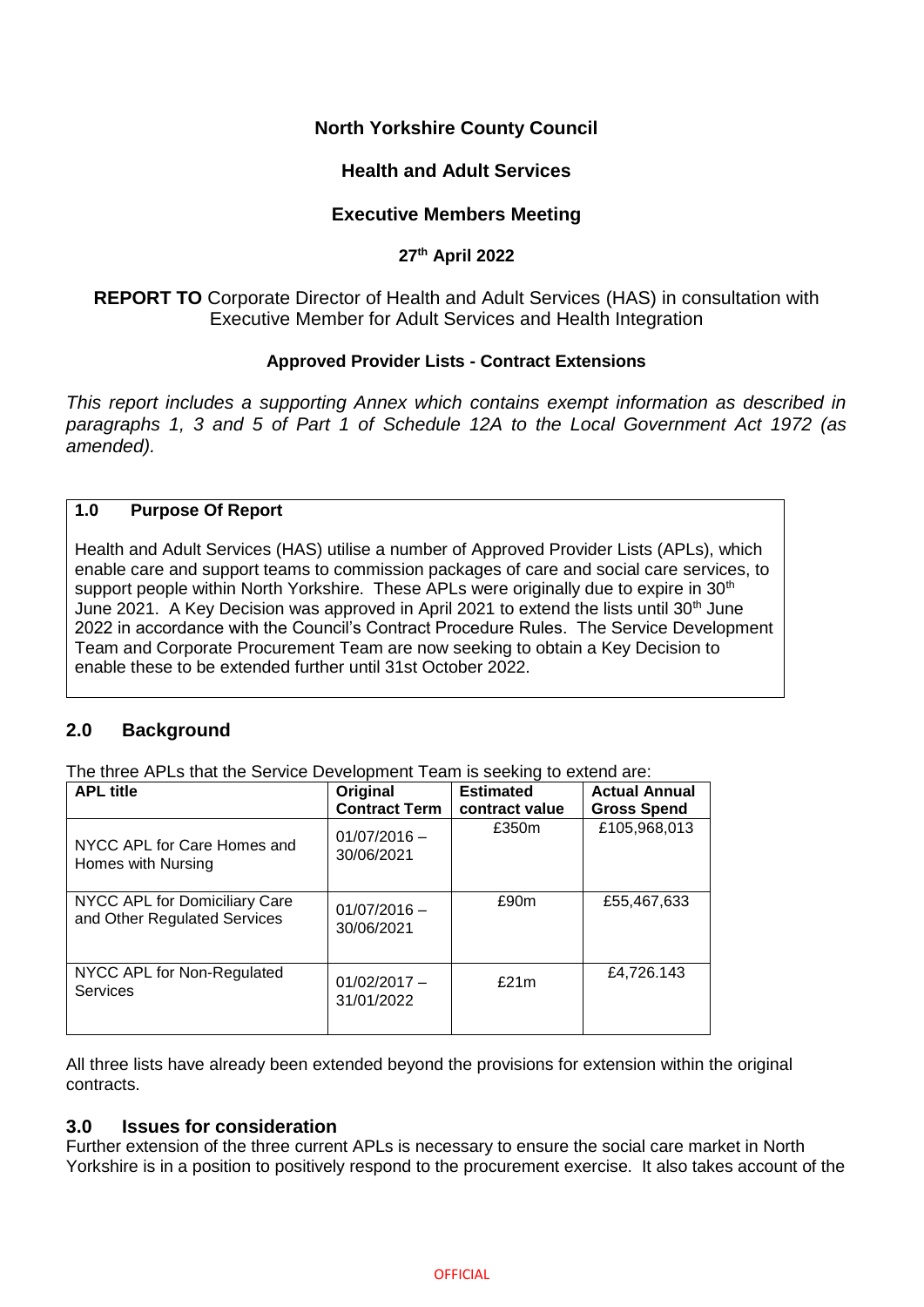fact that the care market has experienced extreme demands on services throughout the Winter period, in particular in response to Covid. The extension will enable the market more time to prepare for and respond to the procurement.

There has been limited/ no availability of resource internally to progress the procurement in line with the projected timeline due to resource required to respond to care market pressures and provider sustainability issues.

The providers continue to feel the effects of the pandemic and the longer term impact on the market is still unknown. These are key factors which need to be taken into consideration to ensure North Yorkshires commissioning strategy supports a sustainable market that meets the needs of people.

# **4.0 Performance Implications**

N/A

# **5.0 Financial Implications**

There are no anticipated savings from extending the APLs.

Each of the APLs includes a discretionary inflationary uplift clause.

The Cost of Care exercise has been undertaken which will inform fee setting, and we are embarking on the required Fair Cost of Care exercise(s).

## **6.0 Legal Implications and Governance compliance**

Procurement and Legal have reviewed the contracts for the APLs. As outlined in this report undertaking a re-procurement exercise would mitigate any risks. However it is acknowledged that given the timescales and the other factors associated with the market this is not achievable.

Procurement and Legal are therefore recommending extending the APLs under Regulation 72 (1) (e) of the Public Contract Regulations 2015 which states:

*72 (1) Contracts and framework agreements may be modified without a new procurement procedure in accordance with this Part in any of the following cases:-*

*(e) where the modifications, irrespective of their value, are not substantial within the meaning of paragraph (8);:-*

*8) A modification of a contract or a framework agreement during its term shall be considered substantial for the purposes of paragraph (1)(e) where one or more of the following conditions is met:—*

*(a) the modification renders the contract or the framework agreement materially different in character from the one initially concluded;*

*(b) the modification introduces conditions which, had they been part of the initial procurement procedure, would have—*

 *(i) allowed for the admission of other candidates than those initially selected,*

 *(ii) allowed for the acceptance of a tender other than that originally accepted, or*

 *(iii) attracted additional participants in the procurement procedure;*

*(c) the modification changes the economic balance of the contract or the framework agreement in favour of the contractor in a manner which was not provided for in the initial contract or framework agreement;*

*(d) the modification extends the scope of the contract or framework agreement considerably;*